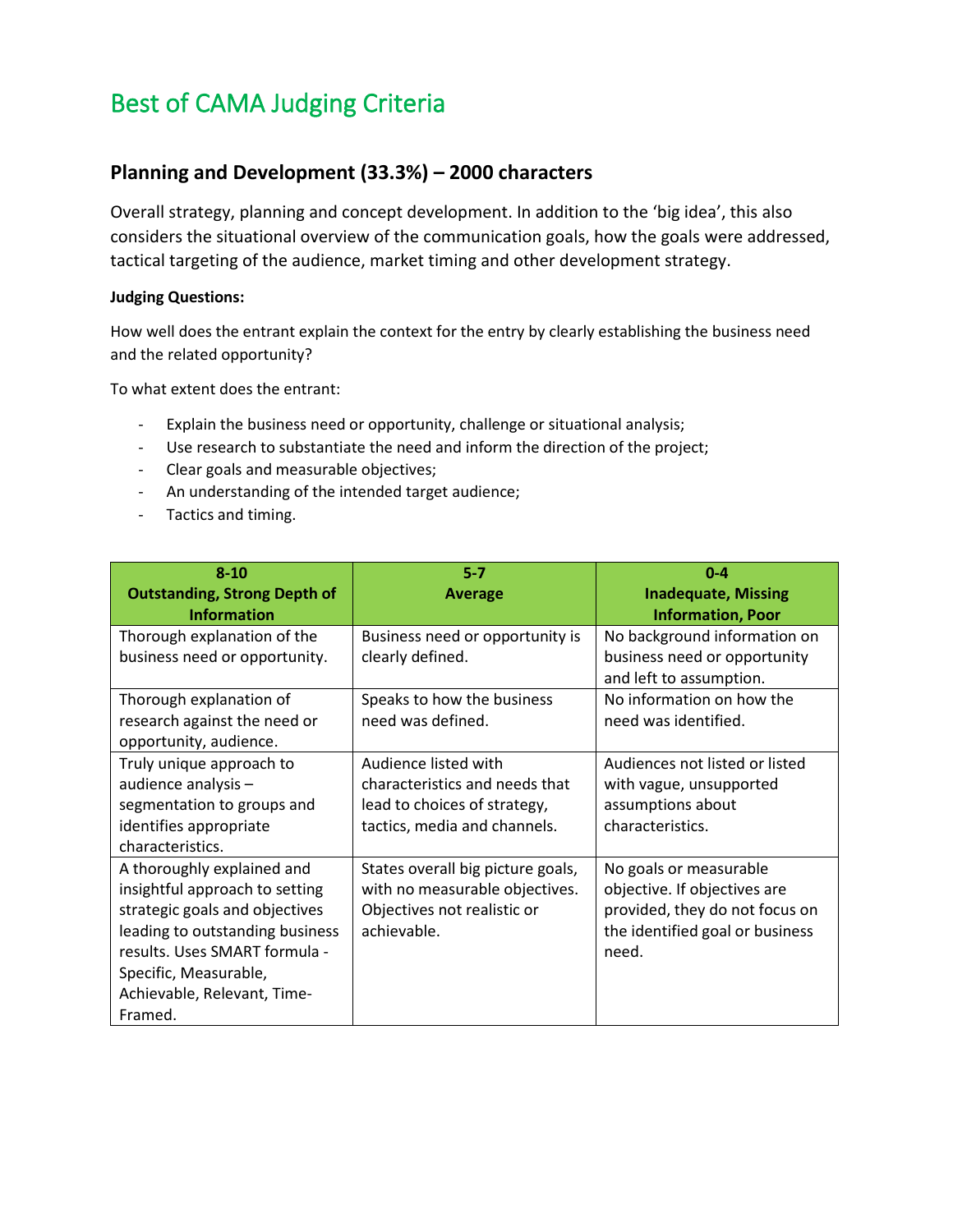# **Execution (33.3%) – 1600 characters**

The overall look, feel and delivery of the entry. This includes all craft elements like design, art direction, copy, illustration, photography, visual effects, use of medium and excellence of delivery.

#### **Judging Questions:**

Given the business need or opportunity and audience analysis, how effective is the creative approach?

To what extend does the entrant:

- Demonstrate strategic creative;
- Clearly explain how the business needs, audiences and objectives are aligned with the creative approach, tactics or media channels;
- Analysis of the audience taken into account when developing key messages;
- Demonstrate that the creative solution is aligned with the business need, opportunity or problem.

| $8 - 10$                            | $5 - 7$                        | $0 - 4$                          |
|-------------------------------------|--------------------------------|----------------------------------|
| <b>Outstanding, Strong Depth of</b> | <b>Average</b>                 | <b>Inadequate, Missing</b>       |
| <b>Information</b>                  |                                | <b>Information, Poor</b>         |
| Unique and effective creative       | Creative solution aligned with | No key messages.                 |
| approach to meet business           | business need and audience     |                                  |
| need.                               | analysis.                      |                                  |
| Well thought out key messages,      | Includes key messages that     | Creative solution doesn't        |
| linked to audience segment.         | reinforce objectives.          | address business need.           |
| Thorough explanation of how         | Includes tactical              | Creative rationale inappropriate |
| creative solution links to          | implementation plan.           | for business need, opportunity   |
| business need, audiences and        |                                | or problem.                      |
| objectives.                         |                                |                                  |